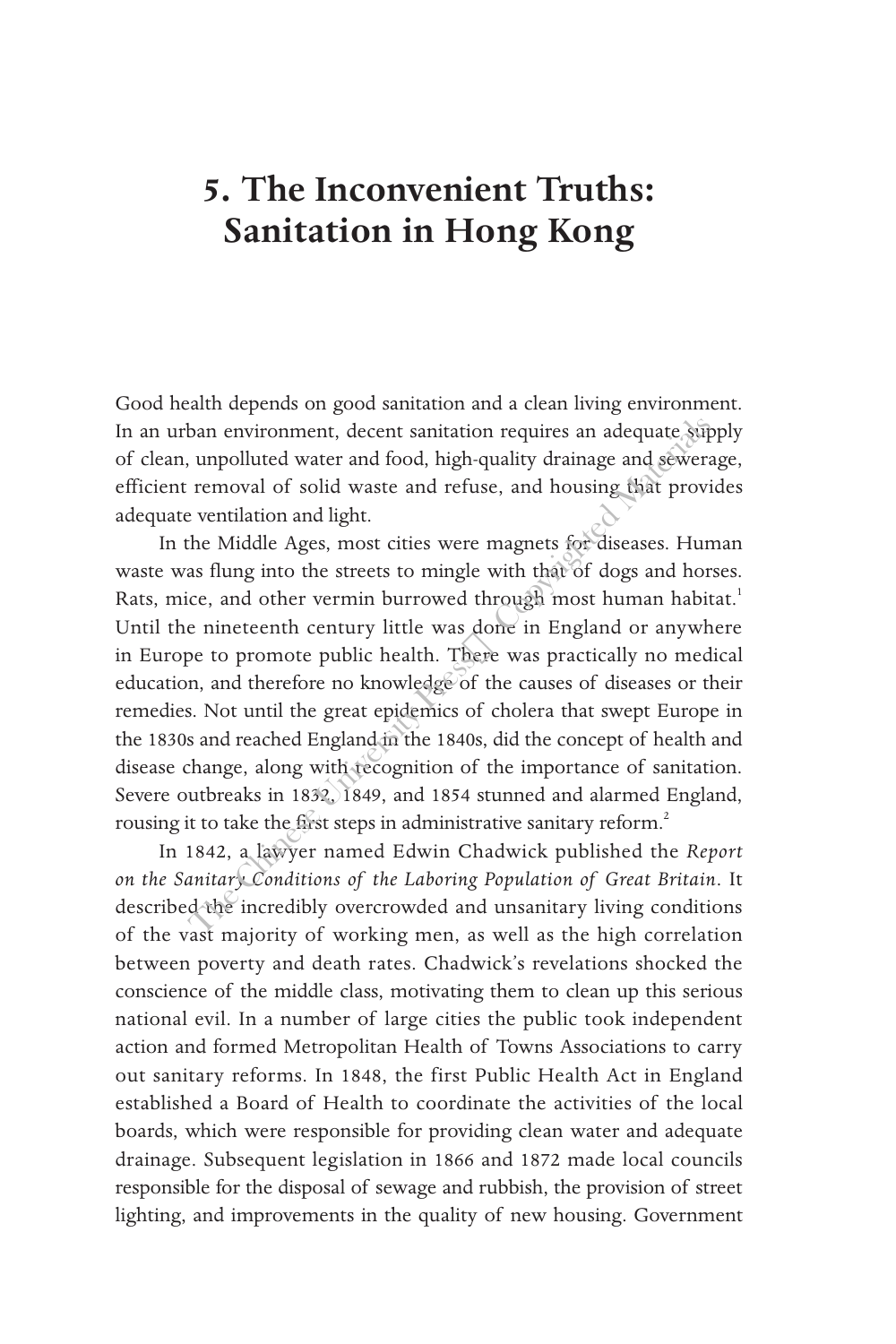intervention and legislation led to great improvements in sanitation and living conditions for the lower social class.<sup>3</sup>

In Hong Kong, development of sanitation during the first half century of colonial administration lagged far behind those in England. When Osbert Chadwick, son of Edwin Chadwick, visited Hong Kong in 1882, he was appalled by the Colony's unsanitary condition and made recommendations for sweeping reforms. The government's response was inadequate, and by 1894 the Colony's overcrowded and unsanitary conditions had led to the disastrous plague that would ravage the population for the next 30 years.

# Decades of Neglect (1842–1882)

In the early 1840s, as the city boomed, sanitation was not even an afterthought. During the 1850s, a continual flow of Chinese leaving unrest on the mainland for opportunities in the Colony resulted in a critical shortage of accommodations. Overcrowding, widespread poverty, lack of building construction standards, exploitation of indigent and illiterate families, and shortage of satisfactory water supplies and other public utilities gave rise to an intolerable unsanitary condition in Hong Kong, especially in the Tai Ping Shan area, where most Chinese lived. ulation for the next 30 years.<br>
Decades of Neglect (1842–1882)<br>
he early 1840s, as the city boomed, sanditation was not<br>
rthought. During the 1850s, a continual flow of Chinese leavin<br>
the mainland for opportunities in the

Colonial Surgeons had repeatedly drawn attention to the unhealthy state of the Colony, warning of impending epidemics in their annual reports. While they were concerned with the limited water supply and faulty sewage and drainage system of the city as a whole, their main focus was on the unsanitary conditions in Tai Ping Shan. Certainly, the Colonial Surgeon's annual reports were read by the governor and the Secretary of State for the Colonies in London. Why then was nothing done to improve the situation?

It is worth remembering that the first Public Health Act was not passed in England until 1848, and in the early years of the Colony's existence, the state of sanitation in England was not radically different from the situation in any of its colonies. Thus early colonial governments saw no need for reform. Moreover, Tai Ping Shan was not the only place in Asia with such filth in the nineteenth century.<sup>4</sup> Most of the major cities in China were mired in the same unsanitary state as Hong Kong.

While sanitation had advanced in England considerably by the 1870s,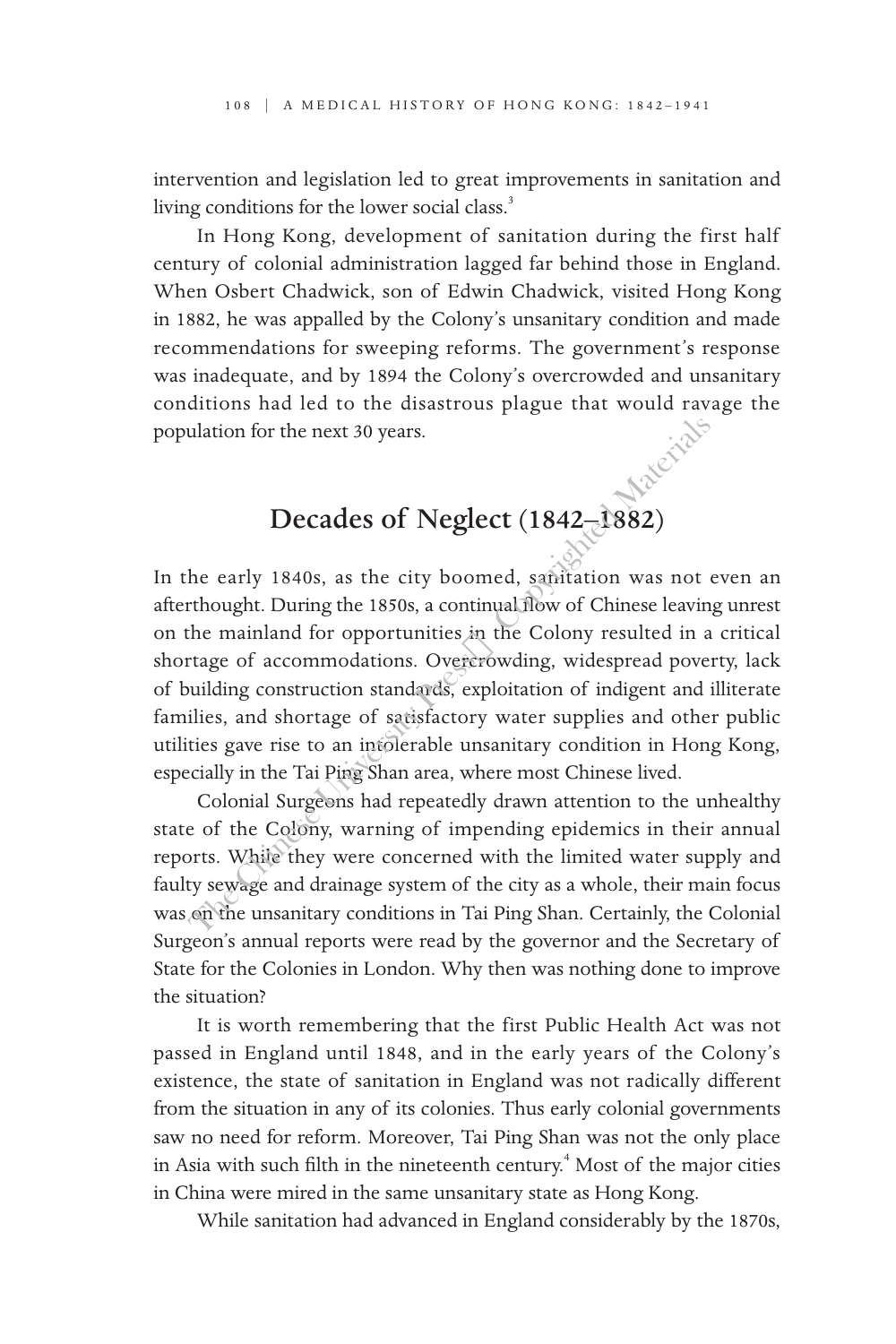the unhygienic environment in China and Hong Kong remained. Most Chinese rationalized that this environment did them no harm, and as they had lived this way for centuries, they did not know any better. The governors in Hong Kong would hide behind the excuse that they did not want to interfere with the age-old customs of the Chinese, whom they did not wish to distress, when most of the time there simply was no money available to effect change. The Chinese also used the same reason to resist changes that would cost them financially. Moreover, why should they spend money to improve sanitation for the benefit of foreigners?

It is true that foreigners did not have quite the same immune resistance as the Chinese. For the Chinese to reach adulthood in the nineteenth century, they had to be immunological elite, surviving an assortment of assaults from childhood illnesses such as smallpox, measles, diphtheria, and a multiplicity of gastrointestinal infections. While foreigners who had never been exposed to a similar sort of hostile environment would more likely succumb to these diseases, the Chinese, having developed immunity, were often resistant to them. Nevertheless, exposure to epidemics of diseases such as bubonic plague or to organisms that had undergone genetic mutation such as influenza virus could still cause havoc. s true that foreigners did not have quite the same imminities<br>ce as the Chinese. For the Chinese to reach adulthood in<br>nth century, they had to be immunological elites survive<br>transity from childhood illnesses such as smal

Clearly the Colony did not fulfill Governor Pottinger's forecast that it would become the "Emporium of the Far East" during its first two decades. After the third governor, Governor Bonham, was told to retrench and balance the budget,<sup>5</sup> no major public works were accomplished during his term (Table 1.2 of Chapter 1). Once the entrepot trade began to flourish during Governor Robinson's administration (1859-1865) and the revenue improved, funds remained scarce, as the home government insisted that the Colony pay its share of military expense—£15,000 in 1865, a sum increased to £20,000 per year in 1891, despite vigorous objections from the merchants in the Colony.<sup>6</sup>

Very few Europeans or Chinese were interested in settling permanently in Hong Kong, or had developed any pride in the city. Nor did they appreciate any government interference in their lives, particularly when it required payment of taxes. They imagined themselves as sojourners coming to Hong Kong to take advantage of the facilities offered by British, hoping to earn money and then return to their own villages to end their days. Even the richer, propertied Chinese in Hong Kong did not, as a rule, settle in Hong Kong with their whole families.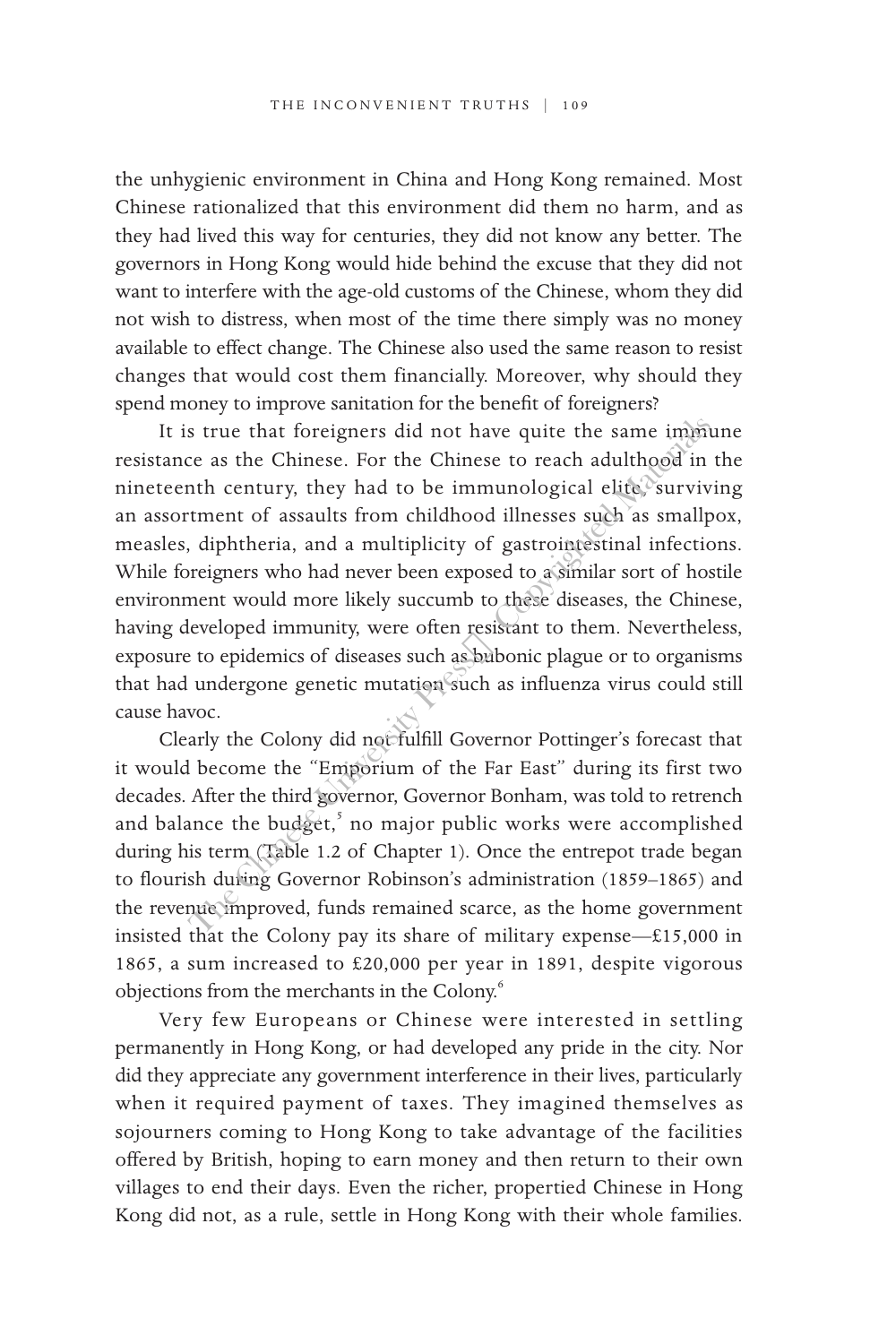The first or principal wives remained at the home of their ancestors in their native village. Except for the successive Colonial Surgeons, very few demanded or even cared about improvements in sanitation.

Colonial Surgeons could do little more than just embed their complaints in their annual reports, and these were often edited before submission to the Colonial Office. In fact, the Colonial Surgeons had no real power. In 1845 the basic annual salary of a Colonial Surgeon was around  $£600$  (about one eighth of the governor),<sup>7</sup> one of the lowest in the colonial administration—reflecting what the Colonial Office thought of them and how they were exploited at that time.<sup>8</sup> Salary increases for the colonial medical officers were not automatic, but awarded at the pleasure of the governor. The medical officers could supplement their salaries in private practice, but such a privilege was at the discretion of the imperial administration. Yet, despite the harsh working conditions, relatively low pay compared with similar jobs in England, and high mortality, there was no shortage of applicants due to the glut of underemployed practitioners. Medicine was such a popular calling in Britain that the profession could not assimilate all its members in the domestic market. The oversupply of medical practitioners meant that few would be prepared to do anything that would displease the imperial administrators. mand how they were exploited at that time.<sup>8</sup> Salary increases<br>the movement and indical officers were not automatic, but awarded af the<br>he governor. The medical officers could supplement their sa<br>ate practice, but such a p

In addition, the Colonial Office had no master plan for health and sanitation, and administration and policy were left in the hands of the incumbent local governor. The wide variance of policies is revealed in the range of responses of the different governors to the urgent warnings of their Colonial Surgeons, concerning the tremendous overcrowding and unsanitary conditions in the Tai Ping Shan district.

#### *Governor Sir John Bowring's Response: A Pernicious Double Standard*

In 1854 the Colonial Surgeon, Dr. J. Carroll Dempster, examined the streets, lanes, and houses in Tai Ping Shan and was alarmed not only by the presence of open drains, but also by the unhygienic conditions of the densely packed houses. He bemoaned the faulty drainage and sewerage in the Colony:

I must express my regret that Hong Kong should present so much filth and so many nuisances, the more especially as its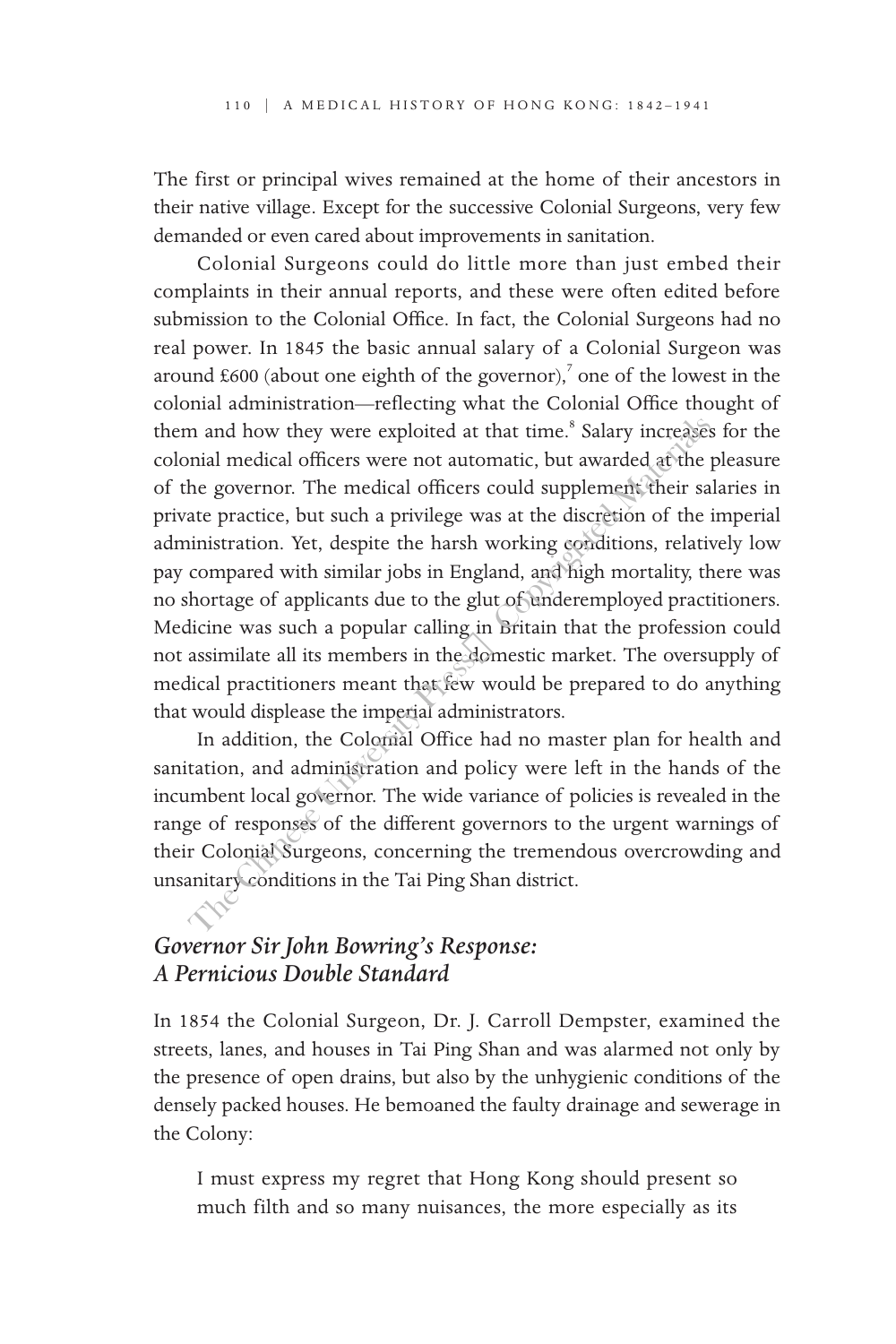site in many respects well adapted for Drainage and Sewerage. In carrying out my assertions it will be only necessary for me to report on the Taiping-sheng district. The Lanes (certainly not streets) are in a most objectionable state, containing almost invariably cowsheds, pigsties, stagnant pools—the receptacles of every kind of filth, all which nuisances have remained unheeded for a considerable time.

In this District are two large open Drains, which at all times are most offensive.... The great want of Privies and suitable Depots for dirt, is observable everywhere the Native population reside.

Dempster warned that diseases thrived in overcrowded dwellings where cleanliness, ventilation, and drainage were neglected. The lack of sanitary measures, he cautioned, would lead to development and spread of diseases.<sup>9</sup>

Dempster's report of 1854 caught the attention of the Secretary of State for the Colonies who sought advice from the General Board of Health in England. The Board of Health then forwarded guidelines for improvement in sanitation to Governor Sir John Bowring, the incumbent governor.10 Bowring's response was dismissive, asserting that "he was not prepared to confirm the strong opinion expressed in the Colonial Surgeon's report." He avowed that the City of Victoria was remarkably clean and healthy compared with most Chinese cities and with the rural population in the orient.<sup>11</sup> Bowring also enclosed the report of C. G. Cleverly (Surveyor General), suggesting it was pointless to do anything. His assurance that sewerage was not necessary in Tai Ping Shan, as the night soil (excrement) was manually removed every day, and that any improvement in drains would be tampered with, shows a striking double standard—one for "civilized communities" and a different one for the Chinese: pots for dirt, is observable everywhere the Native population<br>de.<br>
Mesoprateur warned that diseases thrived in overcrowded dwelli<br>
leanliness, ventilation, and drainage were neglected. The lack<br>
measures, he cautioned, wou

… to provide a system of sewerage (and such as is adapted in the better parts of this Town) ... would be attended with injurious effects and would totally frustrate the object, for the drains would most assuredly become choked either by carelessness, want of water to flush each house connecting drain, intentional damage, or absolute robbery of the various appliances to a perfect system of Sewerage …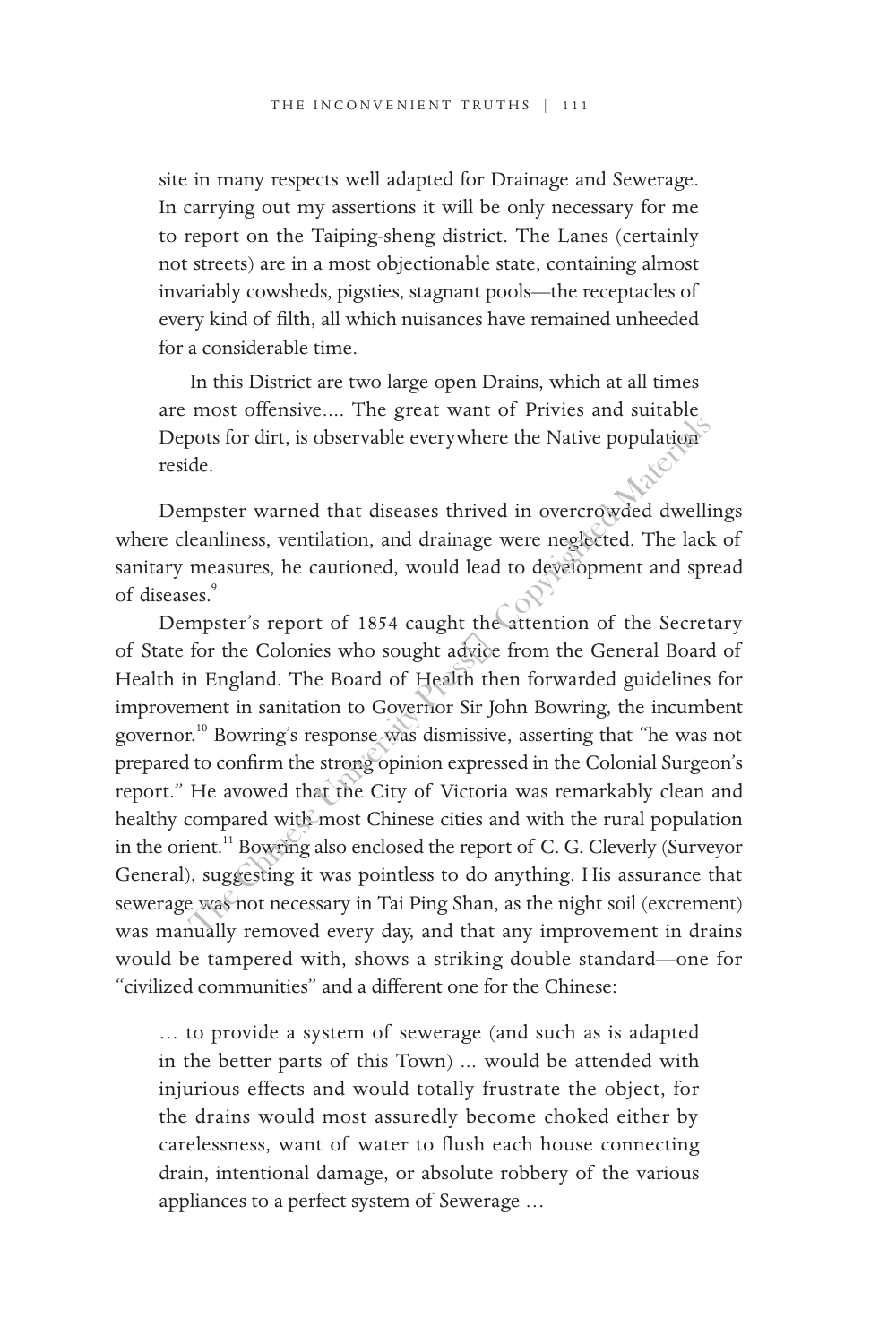Cleverly's remarks betray a sense of class entitlement that he carried with him to Hong Kong. In suggesting that it would be as impossible to compel the low, dirty class of residents in Tai Ping Shan to keep clean as it was difficult to force servants of their private homes to keep their premises clean, he was likely expressing the feelings of the majority of the Europeans who employed Chinese as their coolies and domestic servants.<sup>12</sup>

Thus, while the rest of the city gradually enjoyed a better system of drainage, sewerage, removal of refuse, and paving of roads, Tai Ping Shan residents were deprived of proper sanitation, and even clean water. The government justified its inaction by citing Chinese customs, Chinese incorrigibility, and Chinese carelessness or criminality as excuses. Even though Bowring finally appointed an Inspector of Nuisances in 1859 to deal with the sanitation problems including drains, water supply, and scavenging, this small concession was too little, too late. With only one person attending to sanitation, and with the ongoing lack of funding, problems would remain unresolved. The Chinese tect of proper sanitation, and even chear a government justified its inaction by citing Chinese customs,<br>pririgibility, and Chinese carelessness or criminality as excuse<br>ugh Bowring finally appointed an Inspect

#### *Governor Sir Hercules Robinson: Water First*

Dr. John I. Murray, Colonial Surgeon, echoed Dempster's opinion throughout his years of service. In 1859 he remarked that because Hong Kong was basically a hilly island, most dwellings were located on the hill slopes, and technically it could be effectively drained. He saw the barrier to good sanitation as more of an administrative than an engineering problem. The city had adequate laws to safeguard the sanitation of dwellings, but the lack of enforcement of the laws had resulted in deteriorating, unsanitary conditions.<sup>13</sup> The new Governor, Sir Hercules Robinson, dissented from "several of Murray's conclusions and (could) not approve altogether of his report of 1859."14 But Robinson did attack the problem of water shortage with ingenuity. Up to this point, people in the city had obtained their water from nearby streams or wells, but these sources were unable to support the rapid growth of the population. Robinson offered a reward of £1,000 to anyone who could provide a workable solution, allocating a budget of £25,000 for the project. S. B. Rawling, a Royal Engineer, won the award with his proposal to construct a dam across the valley of Pok Fu Lam to collect rainwater. Although the reservoir was completed in 1863, there was inadequate funding for